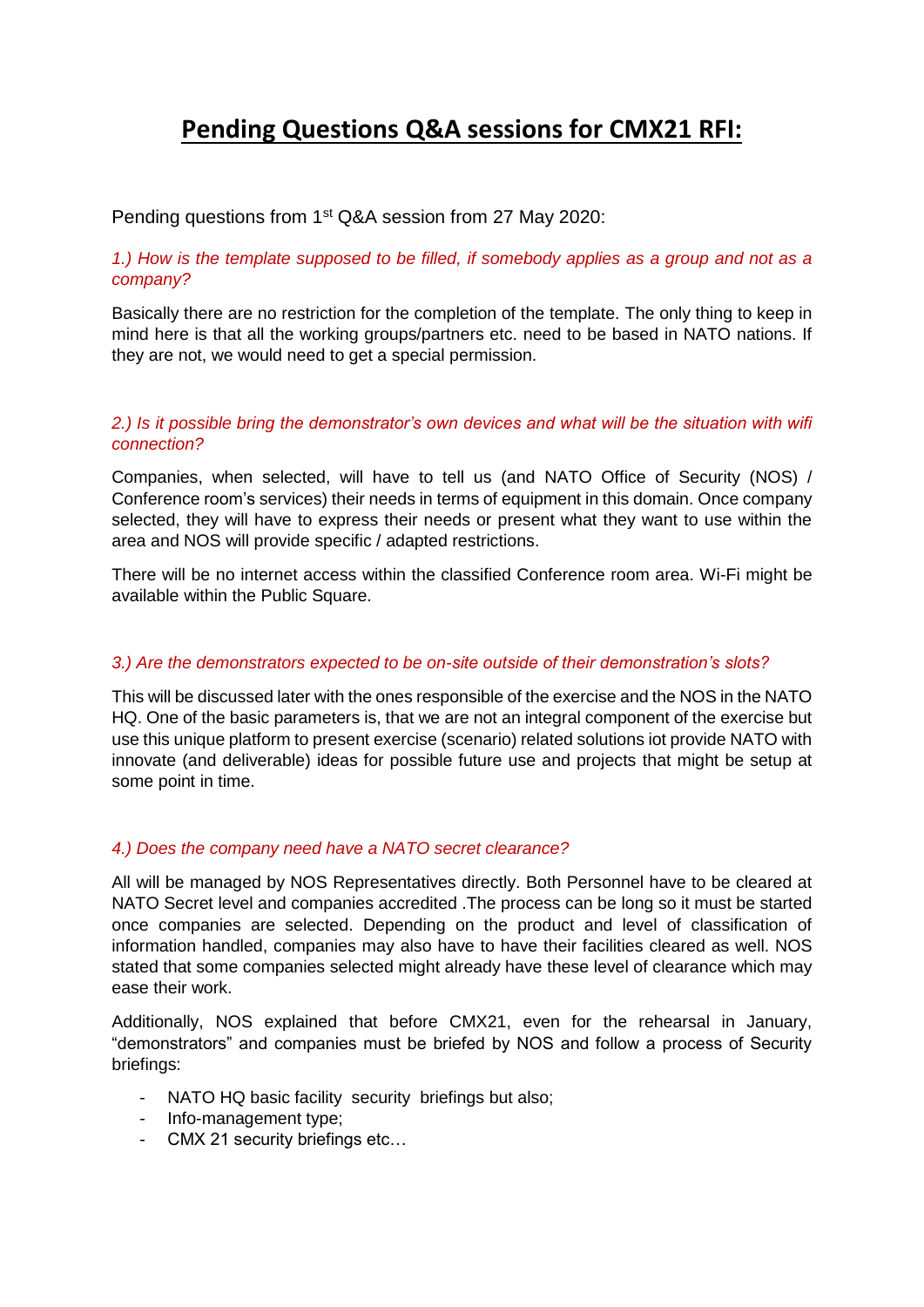#### *5.) What are the expectations regarding storage media?*

Further details TBC. Some notes during discussion with the NOS:

Physical storage. Once rooms are granted for a period of time, doors are closed at night. It is a question of common trust. If NOS trusts companies to come in, Companies will have to trust NOS for keeping materials / equipment within rooms.

With respect to hard drives, depending in the circumstances, NOS may want to check them after the demonstrations before returning them to the owners. This should not take more than one day. (see #9)

# *6.) What the requirements are for bringing own hardware to the HQ?*

Once companies are selected, they will have to express their needs or present what they want to use within the area and NOS will provide specific / adapted restrictions.

# *7.) Can the spreadsheet questions be extended and if so, what the requirements are?*

Yes they can be. However, please do not go over a reasonable size for us to review.

#### *8.) Are the questions outside of the cells deliberate?*

No, sorry! This was a misprint. It has been amended

"Development-dependent" questions from 2nd Q&A session from 17 Jun 2020:

*9.) If we bring demonstration hardware such as a laptop, will be allowed to take it home? There were questions at the last Q&A session about whether we would be required to turn hard drives over the NATO security following the event.*

Once you are done with the demonstration, the Office of Security is likely to check the device to ensure there are no remaining information that are classified. Once we know the hardware requirements, we will be able to provide clear guidance on that.

# *10.) If there are more companies applying as consortium, do they all need to have security clearance?*

All participants that will be entering the building will have to have security clearance and all companies must be from NATO nations and must be accredited or certified no matter if as a consortium or not. The final procedure will be provided to the selected companies by the NATO Office of Security of NATO HQ.